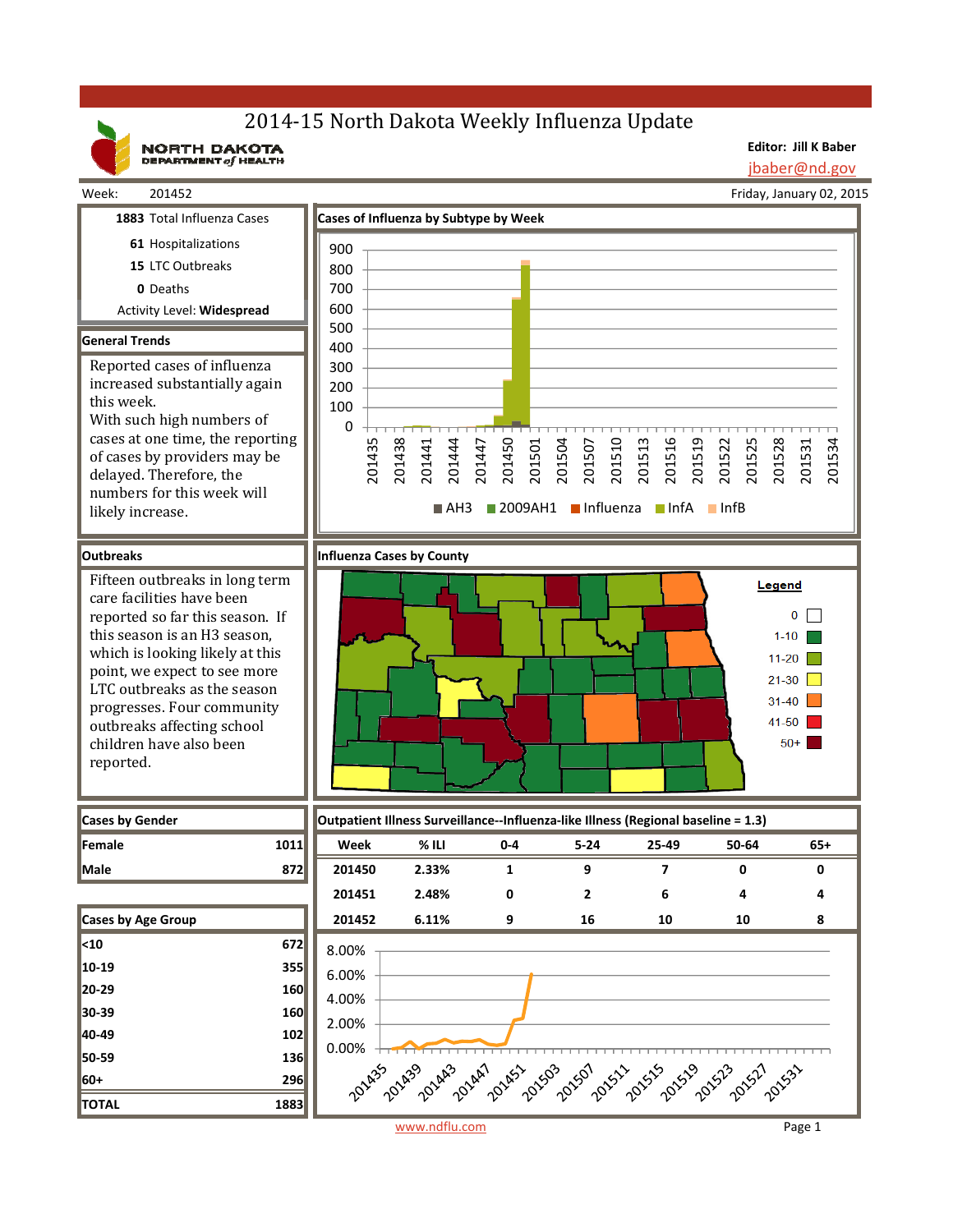## 2013‐14 North Dakota Weekly Influenza Update

**NORTH DAKOTA**<br>DEPARTMENT of HEALTH

#### Week: 201452





#### Friday, January 02, 2015 **North Dakota Syndromic Surveillance‐‐Influenza‐like Illness (ILI)**

The percent of visits for ILI this week in our syndromic surveillance system increased to 2.22%. Syndromic surviellance data includes hospital and walk-in clinic data from facilities across North Dakota, as well as ND data we receive from the Department of Defense.

#### **Sentinal Laboratory Surviellance**

Percent positivity of influenza testing at sentinel laboratories decreased slightly this week to 35.05%. 

\*These data do not represent all laboratory results for influenza.



Percent positivity for RSV increased to 7.92% this week.

### **National Statistics:**

National influenza activity and surveillance information is available from the CDC FluView website at: http://www.cdc.gov/flu/weekly/, and is updated every Friday.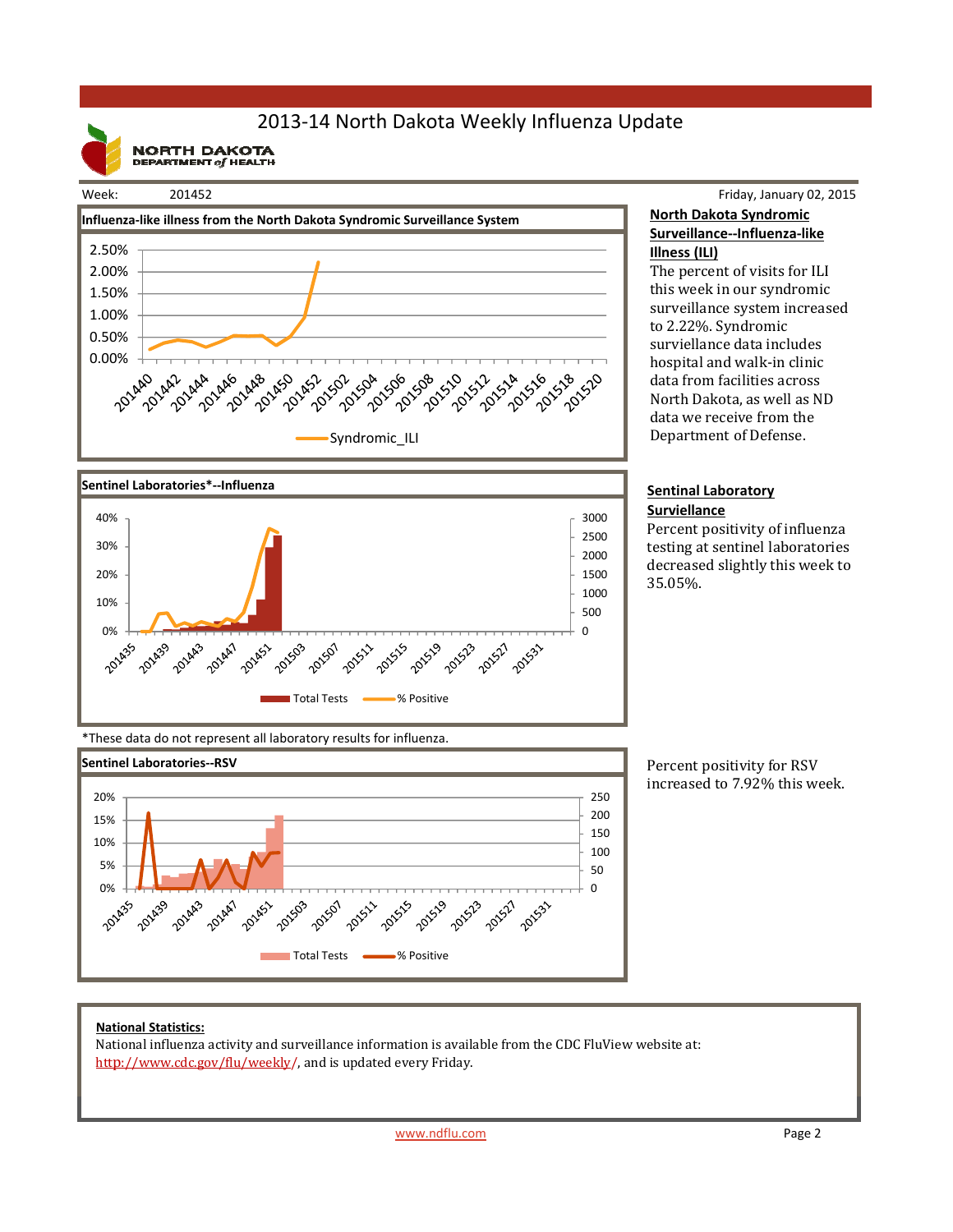## 2013‐14 North Dakota Weekly Influenza Update



**NORTH DAKOTA** DEPARTMENT  $of$  HEALTH

**Happy New Year!**